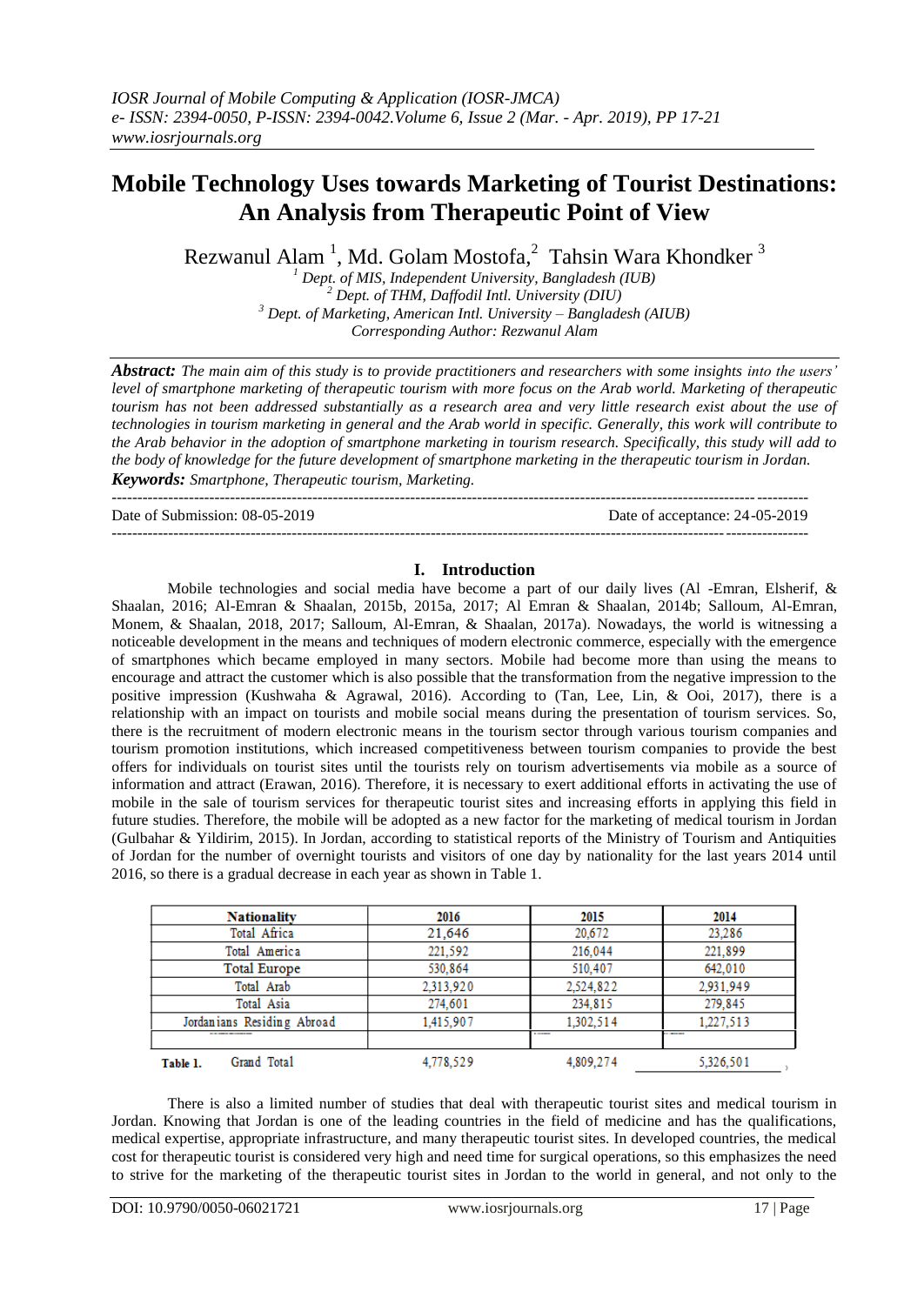neighboring countries. There are many developing countries, succeeded in promoting therapeutic tourist. For example, Asian countries like India, Malaysia, Thailand, and Singapore are famous for their therapeutic service and low cost (Khan & Alam, 2014). The choice of a tourist destination is no longer the same as before. This is due to the modern means of communication which created the need for mobile adoption in the marketing of therapeutic tourist in Jordan to cover the gap in the study of the decline in the number of tourists in Jordan through effective advertisements that reach the user of smartphones easily (Erawan, 2016), which in turn, the customer's attention is drawn to these smartphones through smartphone technology so that they reach web form, text messages, and smart applications (Penni, 2015).

Advertising offers various information and different ways of therapeutic tourist services on a permanent basis, which allows easy access through the presentation of various means such as websites, applications, or SMS messages. Each method has a different pattern of impact on the recipients and the creation of a picture and intellectual composition on the subject of Therapeutic tourist or declared goal in general (Penni, 2015). These methods are very effective in Jordan in the light of the proliferation of smart devices. It is considered as one of the highest rates in the world and thus, is considered as an Asian support in measuring the impact of marketing through the smartphones for Therapeutic tourist in Jordan (Wang, Park, & Fesenmaier, 2012). Thus, this increases the level of awareness and impact on the behavior of the recipient. Hence, the customer's attention is drawn to these smartphones through smartphone technology so that they reach web form, text messages, and smart applications (Penni, 2015).

# **1. Critical analysis of previous related studies**

The literature review is the first important step before conducting any research study (Al-Emran, 2015; Al - Emran, Mezhuyev, & Kamaludin, 2018b; Al-Emran, Zaza, & Shaalan, 2015; Al-Qaysi, 2016, 2018; Al Emran & Shaalan, 2014a; Salloum, Al-Emran, & Shaalan, 2016, 2018; Salloum, AlHamad, Al-Emran, & Shaalan, 2018; Zaza & Al -Emran, 2015). In this study, a rich literature review is conducted in order to give a broad picture of the topic. Tourism is one of the largest tributaries. The world economy is like industry but is considered one of the largest commercial industries. In some countries that depend on tourism as an income source, and substantial foreign exchange investment where tourism is formed, a pivotal role is played in the development of societies, economically, socially, and culturally (Ricafort, 2011). This can achieve many benefits, economic, and financial through investment in tourism in general, and therapeutic tourism in particular (Magatef, 2015). Consequently, most countries go to development plans towards the success of tourism, and diversification of tourism projects. Particularly in developing countries, to support the national economy, and to increase the economic income of those countries (Magatef, 2015). It is a common knowledge, that tourism is to get relax and enjoy. There are many types of tourism including "Religious, cultural, recreational and curative" (Connell, 2006).

# **1.1The economic importance of therapeutic tourism**

The medical tourism is defined as one of the types of tourism, travel for treatment or relaxation in the areas of therapeutic in the world. Such as therapeutic sites, or medical establishments modern as in developed countries (Bazazo & Alananzeh, 2016). The concept of therapeutic tourism is a relatively recent concept, has emerged new in the world in general, and in developing countries in particular such as the middle east and Asian countries, in which, considered a tourist destination, for people looking to therapeutic services, low cost with sophisticated services (Al - Azzam, 2016). When considering the costs of medical tourism in developed countries, we find them very high such as the united states of America, European countries, and some middle east countries (Ricafort, 2011). The therapeutic services in some countries are considered high due to the population of those countries. Thus, traveling for therapeutic tourism is the best option for them (Connell, 2006).

In the present time, the therapeutic tourism is considered a source of income for countries in the middle east including Jordan. Furthermore, Jordan is a tourist country and a major destination for medical tourism (Al-Azzam, 2016). This is due to the geographical location, the diversity of tourist sites, and advanced medical services, which characterizes medical tourism in Jordan and advanced technology (Bazazo & Alananzeh, 2016). It needs to do marketing of therapeutic tourism in different ways including the progress of technology, the spread of smartphones and various applications, the ability of tourists to use this technology, internet access, and the spread of e-marketing through these applications (Al-Azzam, 2016; Magatef, 2015). Today, the smartphone users including tourists have the talent to conduct transactions, services, access information, and buy goods at any time and booking and selecting tourist places (Wilson, Zeithaml, Bitner, & Gremler, 2012). When looking at the marketing via smartphones in general and the therapeutic tourism marketing in the middle east and specifically in Jordan (Magatef, 2015), we can find that there is a weakness in the marketing methods and tools. Despite the great potential that is provided by smartphones, the marketing methods are still used in the marketing of therapeutic tourism, limited to SMS, and on direct advertising and some applications only (Persaud & Azhar, 2012).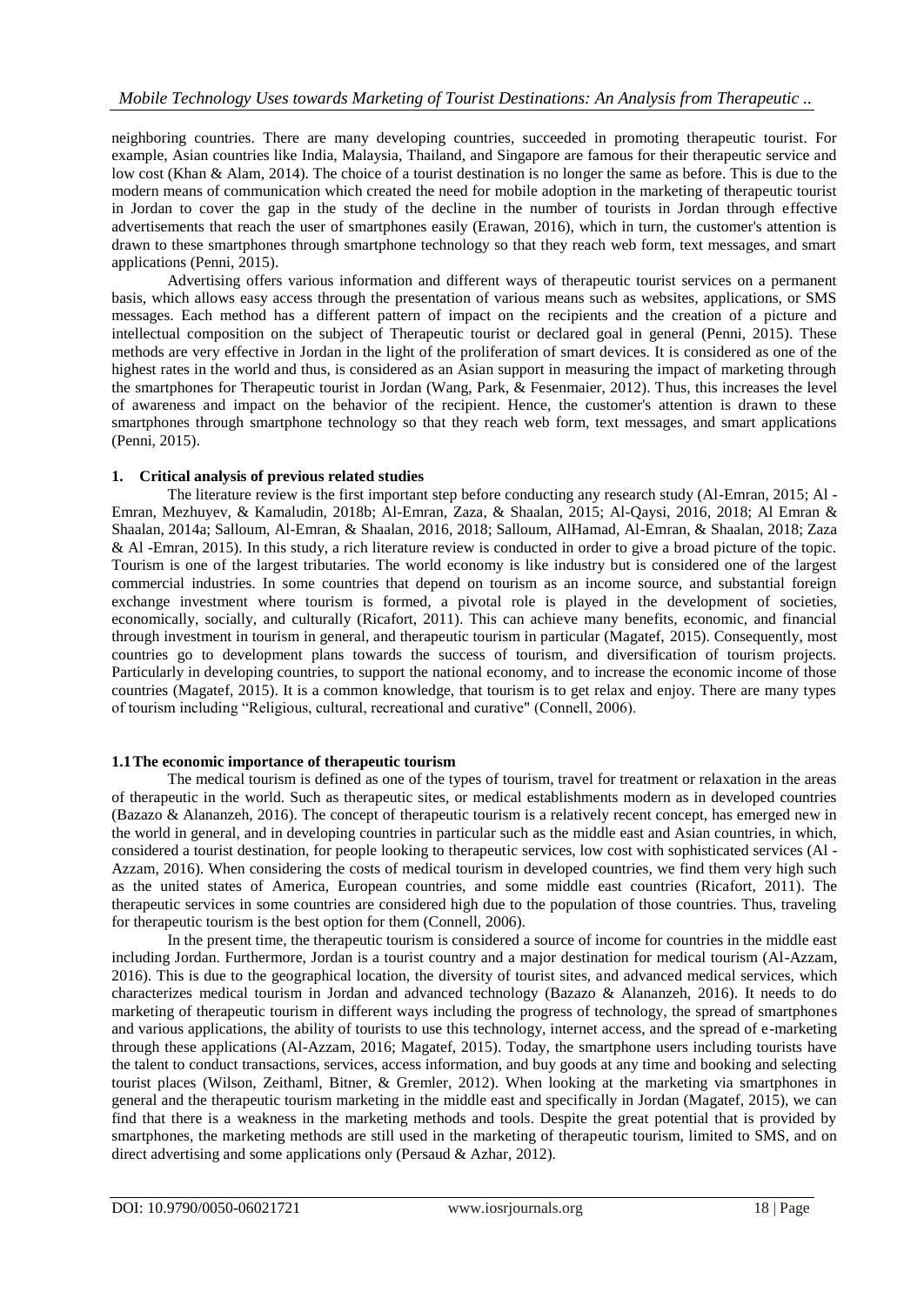## **1.2 The marketing templates for therapeutic tourism via smartphone**

In the last few years, it has been noticed that there is a significant increase in the development of smartphones (Al-Emran, Mezhuyev, Kamaludin, & AlSinani, 2018). So, that users have wider options access and browse websites including the selection of services and products (Wang et al., 2012). The smartphones have the ability to provide a variety of applications including tourist. This enables the users to identify the search options such as personal information, maps, social applications, and geographic tourist maps (Wahyudianarta & Putra, 2017). Regarding the spread of smartphones and smart applications in Jordan, Jordan came in the first globally in terms of using the internet and smartphone relative to social media application at 90% in 2016. Facebook and WhatsApp were considered the most used social network channels in Jordan with 89% (Salem, 2017).

Through a variety of applications, smartphones provide a wide range of information and options for users and diverse content. Such as images, video, conversations, and special applications, entertainment and scientific. In addition to conducting business through these applications, commensurate with their needs. Moreover, it has the ability to browse social networking sites, such as YouTube, Facebook, and Twitter (Al -Emran, 2015; Al -Emran & Malik, 2016; Al-Qaysi & Al-Emran, 2017; Habes, Alghizzawi, Khalaf, Salloum, & Ghani, 2018; Mhamdi, Al-Emran, & Salloum, 2018; Salloum, Al-Emran, Abdallah, & Shaalan, 2017; Salloum et al., 2017; Salloum, Al-Emran, & Shaalan, 2017a, 2017b; Salloum, Mhamdi, Al -Emran, & Shaalan, 2017), and tourism applications, easily and free of charge, in addition to unlimited browsing (Persaud & Azhar, 2012). All these factors and techniques give marketers the opportunity to expand marketing plans and integrate them with those applications. In addition to drawing joint strategies with the tourist agents through those applications, this can increase the number of tourists in countries that follow the marketing of tourism via smartphone (Persaud & Azhar, 2012). Furthermore, there is an increase of tourism awareness in tourist places, and followers of new approaches to access new tourist markets interested in therapeutic tourism (Wahyudianarta & Putra, 2017). The use of applying the GIS or tourism applications in general, in the marketing of therapeutic tourism sites, provides vast amounts of information, thus, it needs non-traditional methods in dealing with them (Bazazo, Alananzeh, & Taani, 2016).

There is a few number of studies on tourism marketing and marketing for the therapeutic site via smartphones. According to (Bazazo et al., 2016), the study discussed the use of geographic information systems through the use of smartphones in the rehabilitation of tourist sites. This system provides important information for tourist sites and services. Also, it can help in solving problems that may encounter tourists. The experience of using geographic information systems has proven success in the marketing of tourism and therapeutic areas in Jordan. The use of applications via smartphones can change the behavior of the tourist and desires. In addition to the information that these applications provide to tourists (Wang et al., 2012), they can also provide immediate information about the problems that can be exposed to the tourist during the visit to the therapeutic places (Bazazo et al., 2016). In addition, these applications represent the source of information and data exchange for tourists, which in turn, refers to the strength and capabilities provided by smartphones through marketing across these applications (Wang et al., 2012).

## **1.3 The impact of smartphones on tourism**

A study conducted by (Erawan, 2016) examined the tourist behavior regarding changes in privacy issues and the advent of mobile technology based on theoretical foundations. The empirical results revealed no significant role of entertainment and irritation on advertising value. This may signify the role of mobile technology nowadays in which tourists only view advertising on mobile technology as a useful information source. In addition, another study conducted by (Bazazo et al., 2016) indicated that the impact of smartphones and digital applications on tourism contributes in pushing the development of tourism wheel for tourists, increase the income for therapeutic tourism, and to achieve an increase in the growth rates for tourism sites. Specifically, it can benefit those with disabilities as it provides them with information and data to suit their needs starting with the booking process until getting the service. The use of smartphones by users is constantly increasing which in turn gives the opportunity for marketers to promote the marketing of tourism and to provide them with services. A study by (Persaud  $\&$  Azhar, 2012) reflected the diversity of their choices by creating a value for their tourism needs, encourage them to engage in the marketing process, and to respect the style of customers in shopping (Persaud & Azhar, 2012).

There are new ways of marketing via smartphones and various tourism applications through the spread of modern technology and its applications in Jordan (Persaud & Azhar, 2012). Jordan contains many important locations which are valuable for their medical and therapeutic values (Matceyevsky, Hahoshen, Asna, Khafif, & Ben-Yosef, 2007). A study conducted by (Al-Azzam, 2016) identified the factors that influence the choice of hospitals in Jordan. The results showed that there was a need for efforts in creating a marketing mix across smartphone applications to achieve competitiveness in the field of medical tourism. In addition, the blended entertainment factors in the marketing plans and diversification of marketing templates are considered an important motivation for the users of applications in the selection of therapeutic tourism. According to (Bazazo & Alananzeh,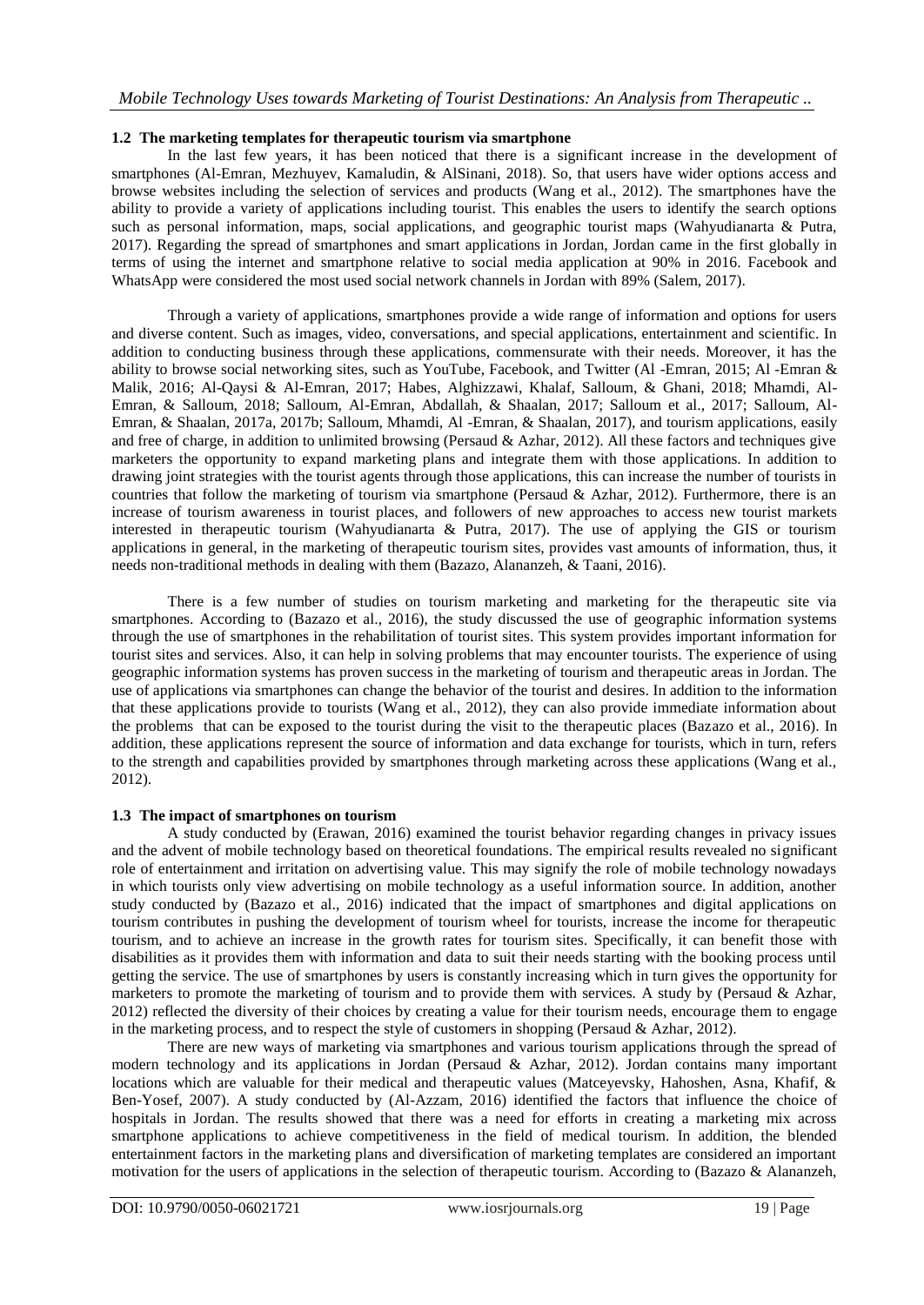2016; Erawan, 2016), it is concluded that the attitude and subjective norms were found to be positively affecting the relationship between advertising value and subjective norms for entertainment. In view of the results of the studies and the findings of the use of smartphone applications to market therapeutic tourism, and based on the technology spread in Jordan, this can lead to the development of marketing of tourist therapeutic sites in Jordan by finding new ways to market the smartphones and applications.

#### **II. Conclusion And Recommendation**

Mobile technologies and social media applications have become a part of our daily lives (Al-Emran, Mezhuyev, & Kamaludin, 2018a; Al-Emran & Salloum, 2017; Al-Maroof & Al -Emran, 2018; Malik & Al-Emran, 2018; Salloum, Al -Emran, & Shaalan, 2017b; Salloum, Mhamdi, et al., 2017). Recently, the field of marketing has become more sophisticated due to the impact of many factors, witnessed by the marketing sector. These factors have contributed to the change of customers' and tourists thinking towards the traditional means of advertising, and accept digital means more broadly provided by smartphones in a large number of templates, advertising, entertainment, and applications. The choice of a tourist destination is no longer the same as before. This is due to the modern means of communication which created the need for a smartphone in the marketing of therapeutic tourist in Jordan which in turn, draws the customer's attention to these smartphones (Penni, 2015).

There are many ways to market via smartphones for tourists such as applications, social networking sites, and text messages (Junco, Heiberger, & Loken, 2011). Each method has a different pattern of impact on the recipients and the creation of a picture and intellectual composition on the subject of therapeutic tourist. Thus, this increase the level of awareness and impact on the behavior of the recipient, and these methods are very effective in Jordan in the light of the proliferation of smart devices (Junco et al., 2011). Jordan is one of the most advanced countries in the spread of smart devices and the use of applications. A study by (Hassan, Nadzim, & Shiratuddin, 2015) made a strategy for using smartphone applications as a marketing method for small business depending on the AIDA model (attention, desire, interest, and action) . This model is based on taking the attention of potential customers or clients (Sloggett & Slim, 1990).

In addition to the ease of usability of these applications for their users (Tussyadiah, 2016), the Asian countries, in general, are considered the facilitator for measuring the impact of marketing through the use of smartphones for therapeutic tourist (Wang et al., 2012). Also, smartphones provide a huge source of information to their users in addition to the calling service. Besides, smartphones provide a diversity of information templates and different ways of advertising (Wang et al., 2012). Advertisers and marketers should have "the ability to be much more specific in their ad and marketing campaigns, and able to offer more related messages to changed behavioral of groups or people" (Odipo, 2016).

#### **References**

- [1]. Al-Azzam, A. F. M. (2016). A Study of the Impact of Marketing Mix for Attracting Medical Tourism in Jordan. *International Journal of Marketing Studies*, *8*(1), 139.
- [2]. Al-Emran, M. (2015). Hierarchical Reinforcement Learning: A Survey. *International Journal of Computing and Digital Systems*, *4*(2), 137–143.
- [3]. Al-Emran, M., Elsherif, H. M., & Shaalan, K. (2016). Investigating attitudes towards the use of mobile learning in higher education. *Computers in Human Behavior*, *56*, 93–102. https://doi.org/10.1016/j.chb.2015.11.033
- [4]. Al-Emran, M., & Salloum, S. A. (2017). Students' Attitudes Towards the Use of Mobile Technologies in e-Evaluation. *International Journal of Interactive Mobile Technologies (IJIM)*, *11*(5), 195–202. https://doi.org/10.3991/ijim.v11i5.6879
- [5]. Al-Emran, M., & Shaalan, K. (2015a). Attitudes towards the use of mobile learning: A case study from the gulf region. *International Journal of Interactive Mobile Technologies*, *9*(3), 75–78. https://doi.org/10.3991/ijim.v9i3.4596
- [6]. Al-Emran, M., & Shaalan, K. (2015b). Learners and educators attitudes towards mobile learning in higher education: State of the art. In *2015 International Conference on Advances in Computing, Communications and Informatics, ICACCI 2015* (pp. 907–913). IEEE. https://doi.org/10.1109/ICACCI.2015.7275726
- [7]. Al-Qaysi, N. (2016). *Examining Students' and Educators' Attitudes Towards the use of Code-Switching within Higher Educational Environments in Oman*. The British University in Dubai (BUiD).
- [8]. Al-Qaysi, N. (2018). The Impact of Child Protection Policy on Omani Classrooms. *International Journal of Information Technology and Language Studies*, *2*(1), 1–11.
- [9]. Al-Qaysi, N., & Al-Emran, M. (2017). Code-switching Usage in Social Media: A Case Study from Oman. [10]. *International Journal of Information Technology and Language Studies, 1*(1), 25–38.
- [10]. *International Journal of Information Technology and Language Studies*, *1*(1), 25–38.
- [11]. Bazazo, I. K., & Alananzeh, O. A. (2016). The Effect Of Electronic Tourism In Enabling The Disabled Tourists To Communicate With The Touristic And Archaeological Sites Case Study–Jordan. *European Scientific Journal, ESJ*, *12*(5).
- [12]. Bazazo, I. K., Alananzeh, O. A., & Taani, A. A. A. (2016). Marketing the Therapeutic Tourist Sites in Jordan Using Geographic Information System. *Marketing*, *8*(30).
- [13]. Connell, J. (2006). Medical tourism: Sea, sun, sand and… surgery. *Tourism Management*, *27*(6), 1093– 1100.
- [14]. Erawan, T. (2016). Tourists' intention to give permission via mobile technology in Thailand. *Journal of Hospitality and Tourism Technology*, *7*(4), 330–346.
- [15]. Gulbahar, M. O., & Yildirim, F. (2015). Marketing efforts related to social media channels and mobile application usage in tourism: Case study in Istanbul. *Procedia-Social and Behavioral Sciences*, *195*, 453– 462.
- [16]. Habes, M., Alghizzawi, M., Khalaf, R., Salloum, S. A., & Ghani, M. A. (2018). The Relationship between Social Media and Academic Performance: Facebook Perspective. *International Journal of Information Technology and Language Studies*, *2*(1).